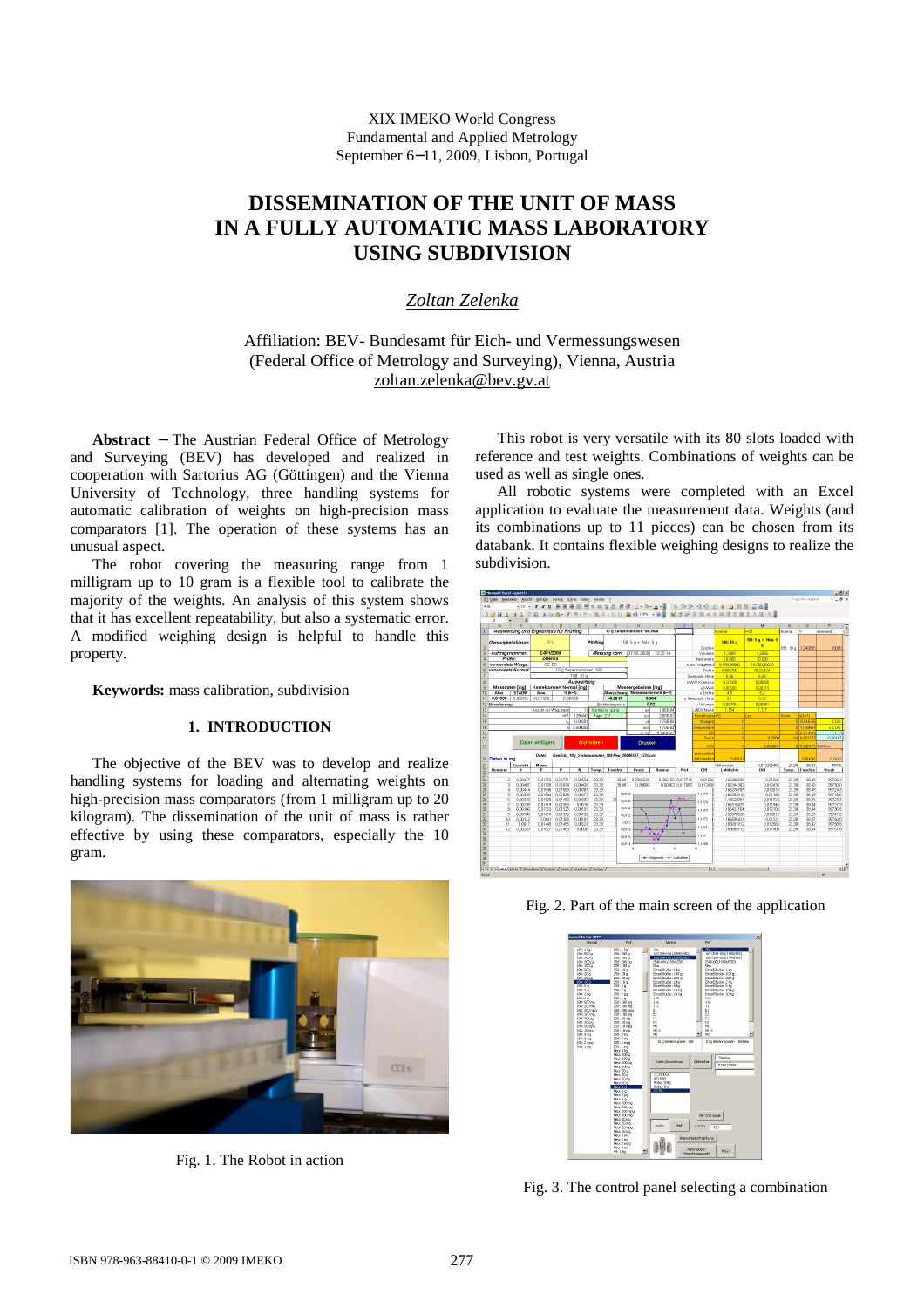The repeatability of the system is better than 0,2 μg. Investigating the measurement data a systematic error was found, which only depends on the load of the balance, in our case (with a good approximation) only on the nominal values of the weights.

Instead of the classical approach (strictly paired measurements and a typical weighing design [2]), a special weighing scheme was introduced to improve the measurement uncertainty.

## **2. THE DESIGN**

## *2.1. A basic weighing design*

To introduce the method we chose a relatively simple weighing design:

| 1 kg             | 500g             | 200g         | $200\,\mathrm{g}^*$ | 100g             | $100\,\mathrm{g}^*$ |
|------------------|------------------|--------------|---------------------|------------------|---------------------|
| $-1$             | 1                |              | 1                   | 1                | 0                   |
| $-1$             | 1                | 1            | 1                   | 0                | 1                   |
| $\boldsymbol{0}$ | $-1$             | 1            | 1                   | 1                | 0                   |
| $\boldsymbol{0}$ | $-1$             | 1            | 1                   | $\boldsymbol{0}$ | 1                   |
| $\boldsymbol{0}$ | $\overline{0}$   | $-1$         | 1                   | $\overline{0}$   | 0                   |
| $\mathbf{0}$     | $\boldsymbol{0}$ | $-1$         | $\boldsymbol{0}$    | 1                | $\mathbf{1}$        |
| $\boldsymbol{0}$ | $\boldsymbol{0}$ | $\mathbf{0}$ | $-1$                | 1                | 1                   |
| $\overline{0}$   | 0                | 0            | 0                   | $-1$             | 1                   |

Fig. 4. Original weighing design

The set of equations resulting weighted matrixes can be solved by least squares [3].

## *2.2. The systematic error*

The above mentioned weighing design can be used when the mass difference  $\Delta m_c$  between the test weight ( $m_{ct}$ ) and the reference weight  $(m_{cr})$  is:

$$
\Delta m_c = m_{ct} - m_{cr} \tag{1}
$$

By the robot, to compensate the systematic error, an additional balance correction  $C_{bi}$  is applied:

$$
\Delta m_c = m_{ct} - m_{cr} + C_{b_i} \tag{1}
$$

The correction is constant for each nominal value.

## *2.3. An analogue example*

This is similar to the case of the Sartorius CC1000SL balances [4], where an additional pair of support plates was introduced to hold the combinations of weights.



Fig. 5. Support plates

The two support plates are supposed to be made of the same material, and to have similar geometry and mass. In order to calculate the mass difference between the compared weight combinations, the mass difference between the support plates, which is a part of a measurement result, needs to be eliminated. Usually to achieve it two comparisons of the same combination of weights with different positions of the support plates are performed.

Instead of calculating the mass difference from paired measurements, we handle the pair of plates as a weight with the following parameters (weight: the weight difference of the plates; volume: the volume difference of the plates calculated from weight and density: density of aluminium, difference between the centre of gravity: zero). Assuming that the mass difference of the plates during the measurements is constant, it is introduced in the design.

| 1 kg             | 500g             | 200g             | $200\,\mathrm{g}^*$ | 100g             | $100\,\mathrm{g}^*$ | <b>APlate</b>    |
|------------------|------------------|------------------|---------------------|------------------|---------------------|------------------|
| $-1$             | $\mathbf{1}$     | $\mathbf{1}$     | $\mathbf{1}$        | $\mathbf{1}$     | $\boldsymbol{0}$    | $\mathbf{1}$     |
| $-1$             | $\mathbf{1}$     | $\mathbf{1}$     | $\mathbf{1}$        | $\mathbf{1}$     | $\boldsymbol{0}$    | $-1$             |
| $-1$             | $\mathbf{1}$     | $\mathbf{1}$     | $\mathbf{1}$        | $\boldsymbol{0}$ | $\mathbf{1}$        | $\mathbf{1}$     |
| $-1$             | $\mathbf{1}$     | $\mathbf{1}$     | $\overline{1}$      | $\overline{0}$   | $\mathbf{1}$        | $-1$             |
| $\overline{0}$   | $-1$             | $\mathbf{1}$     | $\overline{1}$      | $\mathbf{1}$     | $\boldsymbol{0}$    | $\mathbf{1}$     |
| $\boldsymbol{0}$ | $-1$             | $\mathbf{1}$     | $\mathbf{1}$        | $\mathbf{1}$     | $\boldsymbol{0}$    | $-1$             |
| $\boldsymbol{0}$ | $-1$             | $\mathbf{1}$     | $\mathbf{1}$        | $\boldsymbol{0}$ | $\mathbf{1}$        | $\,1$            |
| $\boldsymbol{0}$ | $-1$             | $\overline{1}$   | $\overline{1}$      | $\boldsymbol{0}$ | $\overline{1}$      | $-1$             |
| $\overline{0}$   | $\overline{0}$   | $-1$             | $\mathbf{1}$        | $\boldsymbol{0}$ | $\boldsymbol{0}$    | $\boldsymbol{0}$ |
| $\boldsymbol{0}$ | $\boldsymbol{0}$ | $-1$             | $\boldsymbol{0}$    | $\mathbf{1}$     | $\mathbf{1}$        | $\mathbf{1}$     |
| $\boldsymbol{0}$ | $\boldsymbol{0}$ | $-1$             | $\boldsymbol{0}$    | $\mathbf{1}$     | $\mathbf{1}$        | $-1$             |
| $\boldsymbol{0}$ | $\overline{0}$   | $\boldsymbol{0}$ | $-1$                | $\overline{1}$   | $\overline{1}$      | $\overline{1}$   |
| $\overline{0}$   | $\overline{0}$   | $\overline{0}$   | $-1$                | $\mathbf{1}$     | $\mathbf{1}$        | $-1$             |
| $\boldsymbol{0}$ | $\boldsymbol{0}$ | $\boldsymbol{0}$ | $\boldsymbol{0}$    | $-1$             | $\mathbf{1}$        | $\boldsymbol{0}$ |

Fig. 6. Extended weighing design

This arrangement guarantees an estimation of the corrections of the weights that is independent of the mass difference of the plates.

In the original design (fig. 4.) there are five unknowns with eight measurements. The extended design containing all the measurements of the classical approach (fig. 6) has six unknowns, but 14 measurements. This is far more redundant, consequently the number of measurements can